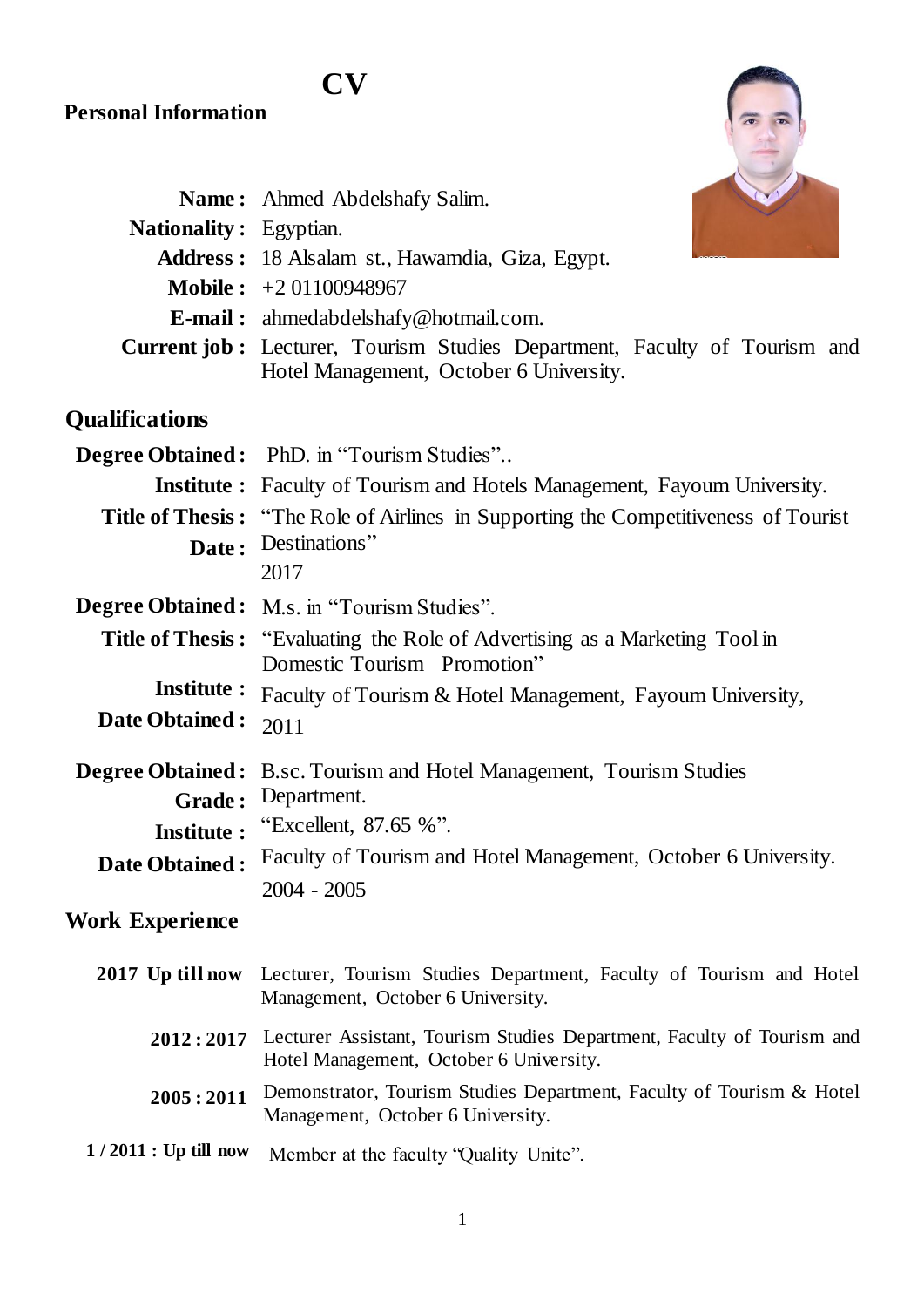### **Publications**

- New Strategies for Airlines to enhance its Competitive Advantage: innovative Services, IJHTH, June 2020, Volume 1, Issue 14.
- Assessing the Competitiveness of the Egyptian tourism sector, SJO6U, January 2018, Volume 4, Issue 2.
- Egyptian Tourism Sector in Light of the Application of the Open Skies Policy, SJO6U, July 2017, Volume 3, Issue 2.

#### **Conferences/ Participation:**

| 9/2020        | Participate in preparing and organizing the academic forum for<br>industrialists, October 6 University, Faculty of Tourism & Hotels |
|---------------|-------------------------------------------------------------------------------------------------------------------------------------|
| 14-16/5/2011  | $7th$ International Conference on "Tourism in The 21 <sup>st</sup> Century,                                                         |
|               | A Social Economic Approach"<br>Ras Sidr - Egypt                                                                                     |
|               | October 6 University – Faculty of Tourism & Hotels, Egypt<br>In cooperation with                                                    |
|               | Kodolányi János University College, Hungary With participation<br>from Rajapat Universities, Thailand                               |
| 27-29/10/2007 | 3rd International Conference on "Tourism Future Trends"<br>Sharm El-Sheikh, South Sinai - Egypt                                     |
|               | October 6 University – Faculty of Tourism & Hotels, Egypt<br>In cooperation with                                                    |
|               | Kodolányi János University College, Hungary                                                                                         |
| 14-16/11/2005 | 1st International Conference on "Challenges of Regional & Market<br><b>Integration for Tourist Destinations"</b>                    |
|               | October 6 University Campus, Giza - Egypt                                                                                           |
|               | October 6 University - Faculty of Tourism & Hotels, Egypt<br>In cooperation with                                                    |
|               | Kodolányi János University College, Hungary                                                                                         |
|               |                                                                                                                                     |